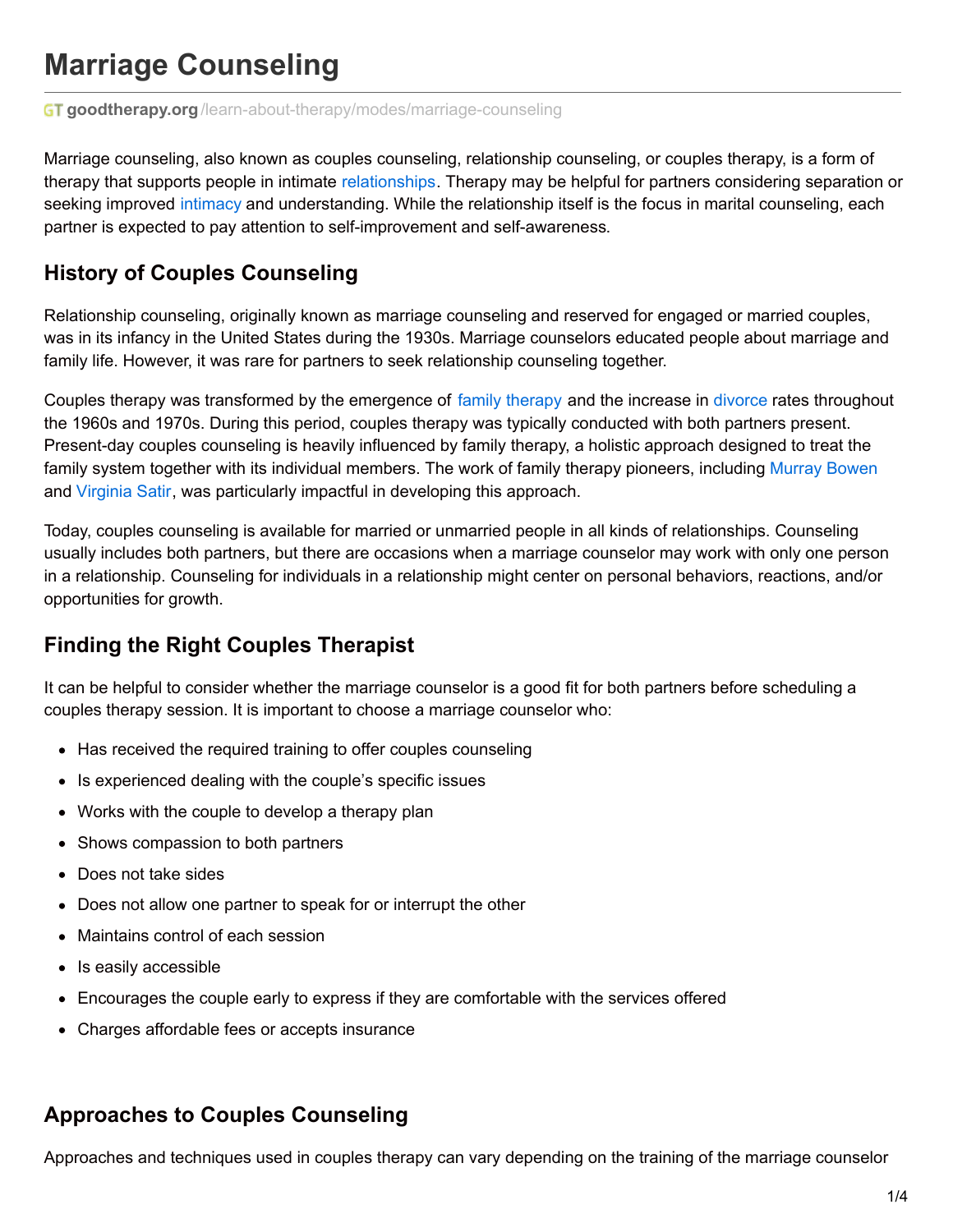and the issues experienced by the couple seeking treatment. Some common therapeutic approaches are listed below.

- Imago [relationship](https://www.goodtherapy.org/learn-about-therapy/types/imago) therapy explores reasons for negative perceptions or behaviors in the relationship and seeks to restore communication between partners.
- [Emotion-focused](https://www.goodtherapy.org/learn-about-therapy/types/emotion-focused-therapy) therapy creates new, positive interactions between partners and strengthens their emotional bond.
- Internal Family [Systems](https://www.goodtherapy.org/learn-about-therapy/types/internal-family-systems-therapy) therapy helps partners better understand each other and the patterns existing in their relationship.
- The [Gottman](https://www.goodtherapy.org/learn-about-therapy/types/gottman-method) Method increases closeness, affection, and respect.
- Positive [psychology](https://www.goodtherapy.org/learn-about-therapy/types/positive-psychology) helps partners focus on positive traits and live in the present.
- [Narrative](https://www.goodtherapy.org/learn-about-therapy/types/narrative-therapy) therapy explores past issues from different angles, helping couples gain insight into adjustments they may need to make in the relationship.
- Individual [counseling](https://www.goodtherapy.org/learn-about-therapy/modes/individual-therapy) can serve as a precursor to couples therapy. It may be a treatment approach for one partner if the other is unwilling to come to couples therapy.

# **How Couples Counseling Works**

The purpose of couples counseling is helping partners learn more about each other and acquire healthy problemsolving skills. The marriage counselor or LMFT may interview both partners, together or individually, during the first few meetings. Afterward, they may provide feedback. The couple may set therapeutic goals with the guidance of the therapist and develop a plan for therapy so each person knows what to expect. In couples therapy, positive results often depend on the couple's motivation and dedication to the process.

As treatment progresses, each partner may become a better listener and communicator. Partners also often learn to support each other new ways. It is not uncommon for conflict to arise in therapy sessions. An ethical marriage counselor will remain neutral and avoid taking sides. Some marriage counselors offer supplemental individual sessions to each partner as a standard part of treatment. Others may offer individual sessions upon request.

Relationship counseling is generally held once a week. The schedule can vary depending on the couple's goals and whether each partner is also attending individual or group therapy sessions. Couples counseling is offered in a variety of settings, including private practices, university counseling centers, and group practices.

Marriage counseling is often short-term, though healing a relationship may take more time. Ultimately, couples therapy will continue for as long as the couple is committed to completing the treatment plan or until they reach resolution.

# **Who is Couples Counseling For?**

Any couple with a history together may benefit from relationship counseling. Couples may seek counseling to resolve relationship issues, gain insight into the dynamics of their relationship, strengthen their emotional bonds, or find amicable ways to bring their relationship to an end. Premarital [counseling](https://www.goodtherapy.org/learn-about-therapy/modes/premarital-counseling) is available for individuals who are engaged to be married.

# **When Is Couples Counseling Recommended?**

As all couples experience tension or conflict at some point in their relationship, many people are unsure when they should seek couples counseling. The reality is that couples may seek relationship counseling for many different reasons, including: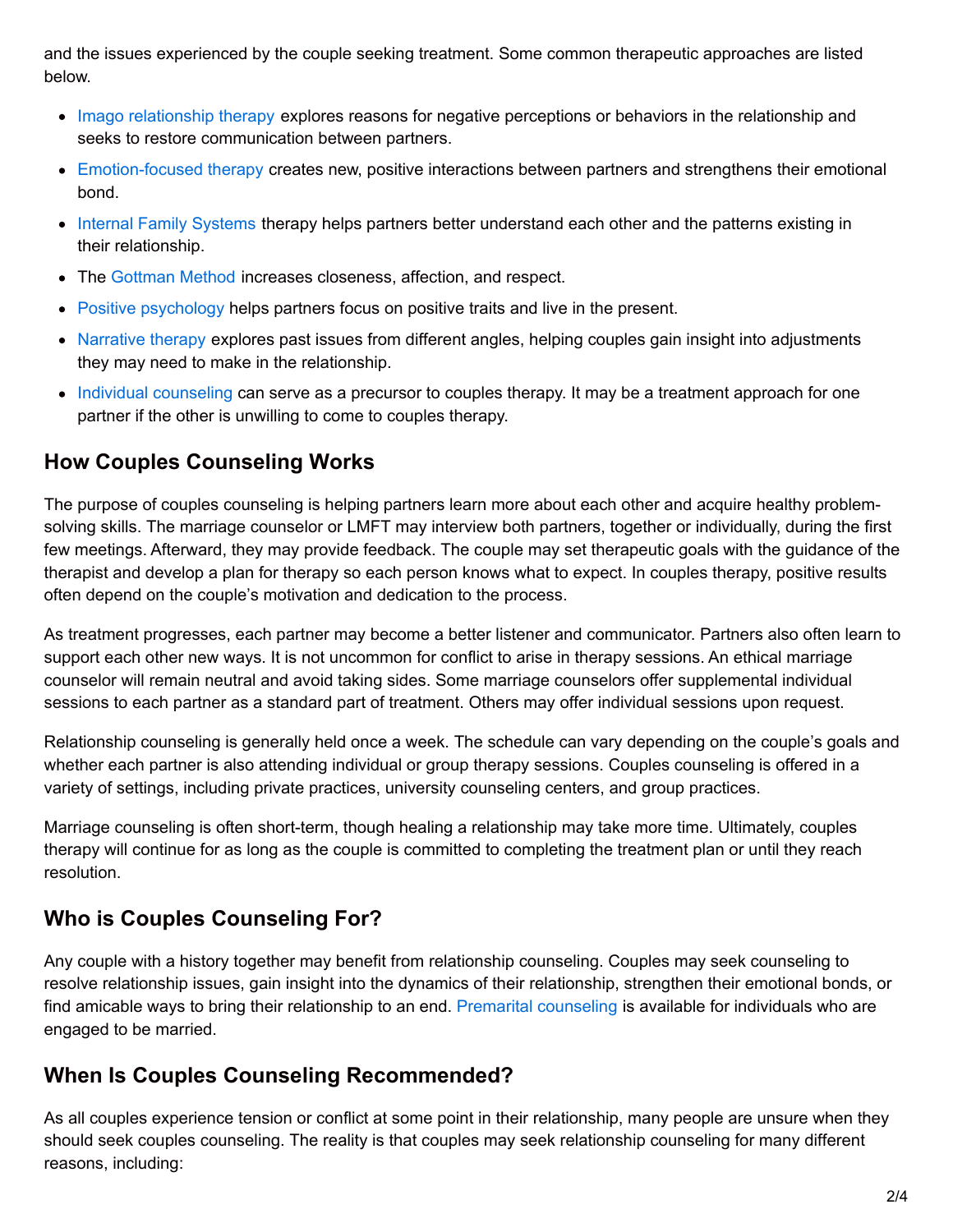- Power struggles
- [Communication](https://www.goodtherapy.org/learn-about-therapy/issues/communication-issues) issues
- Substance abuse
- Sexual dissatisfaction
- Financial issues
- Anger issues
- [Infidelity](https://www.goodtherapy.org/learn-about-therapy/issues/infidelity)
- Major life adjustments
- Frequent conflict or high stress levels
- Conflicting ideas on childrearing

Most couples counselors agree it's best to seek couples counseling is as soon as discontent enters the relationship. Therapy need not be delayed until an issue becomes a crisis. In many relationships, couples therapy is not considered until issues persist for an average of six years. This delay can make it more difficult to repair or resolve concerns.

Couples therapy is also beneficial for partners who have made firm resolutions about the future of their relationship. A couple in a healthy relationship may seek counseling to increase intimacy or find new ways to connect with each other emotionally. Couples who have already decided to separate may pursue couples counseling in order to end their relationship on respectful terms.

People who are engaged to be married might also choose to seek premarital counseling. This can help couples explore areas of conflict or concern that may cause difficulty or dissatisfaction in their marriage. Therapy allows couples to discuss differences of opinion, personal values, and their expectations. Premarital counseling can uncover more issues than a couple originally meant to discuss. This may be beneficial, as it allows couples to evaluate whether they are truly compatible before marrying.

There are many advantages to engaging in couples therapy, but some situations are not improved by this approach. For example, in [domestic](https://www.goodtherapy.org/learn-about-therapy/issues/domestic-violence) abuse cases where violence is causing one partner to fear the other, couples therapy may not be enough. In some cases, a person's safety or life may be jeopardized if they remain in a relationship with an abusive partner. Victims of intimate partner abuse are encouraged to call the police or find a local crisis center in the event of an emergency.

#### **How Effective is Couples Therapy?**

Studies indicate couples therapy can have a marked positive impact on relationships. Research evaluating changes in marital satisfaction after therapy shows approximately 48% of couples reach improvement or full recovery in relationship satisfaction after 5 years. Approximately 38% of couples experienced relationship deterioration, and 14% remained unchanged over the same period.

Couples therapy is most effective when both partners are committed to improving their relationship and sticking to the treatment plan. The approach is much less effective if one partner refuses to participate in treatment or the relationship is violent or abusive. Effectiveness of couples therapy is also reduced when those in the relationship only expect their partner to change. The more open each member of the relationship is to reflecting on their own perspectives and habits, the more effective couples therapy is likely to be.

#### **References:**

<sup>1.</sup> Christensen, A., Atkins, D.C., Baucom, B., and Yi, J. (2010). Marital status and satisfaction five years